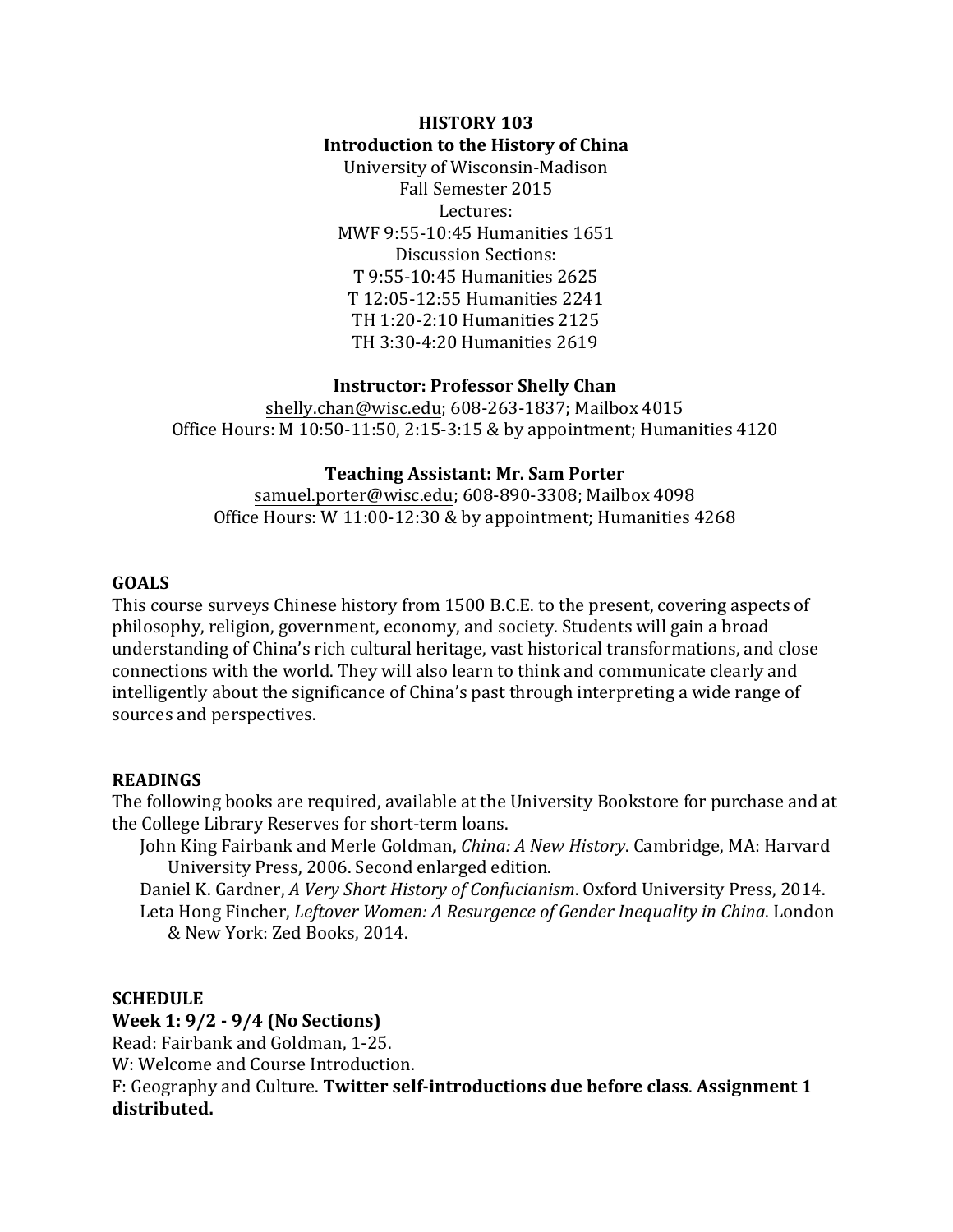# **Week 2: 9/7 - 9/11 (Sections begin this week to discuss Assignment 1)**

Read: Fairbank and Goldman, 29-45. M: **Labor Day. No Class.** W: Chronology and Dynasties; Shang and Zhou in the Bronze Age (ca. 1500-771 B.C.E.). F: Language and Writing; oracle bones.

# **Week 3: 9/14 - 9/18 (Assignment 1 due in Sections)**

Read: Fairbank and Goldman, 46-57; Gardner, 1-47. M: Warring States (770-256 B.C.E.) and Hundred Schools of Thought; Confucianism. W: Daoism and Legalism. F: First unification (256 B.C.E.-200 C.E.); Qin dynasty and the First Emperor.

## **Week 4: 9/21 - 9/25**

Read: Fairbank and Goldman, 57-87; Gardner, 87-111. M: Han dynasty; Confucianism and the state. W: Period of great division; spread of Buddhism. F: Second unification (581-960); Tang cosmopolitanism.

## **Week 5: 9/28 - 10/2**

Read: Fairbank and Goldman, 88-127; Gardner, 70-86. M: Commercial Revolution in the Song (960-1276). **Assignment 2 & Midterm 1 Study Guide distributed.**  W: Yuan dynasty (1215-1368) and the Mongol empire; Marco Polo.

F: Ming China (1368-1644); Zheng He's voyages and tribute system.

## **Week 6: 10/5 - 10/9 (Sections meet at the Chazen Museum of Art for Assignment 2)**

Read: Fairbank and Goldman, 128-161. M: Late Ming, Europe, and the New World. W: Qing China (1644-1911); Manchus and Hans. F: Jesuits in the Ming and Qing.

## **Week 7: 10/12 - 10/16 (Assignment 2 due in Sections)**

Read: Fairbank and Goldman, 187-205. M: Tea and the Opium Wars. W: Midterm 1 review. F: **Midterm 1.**

## **Week 8: 10/19 - 10/23**

Read: Fairbank and Goldman, 206-256. M: Taiping Rebellion. W: Restoration and Self-Strengthening. F: Road to the 1911 Revolution.

## **Week 9: 10/26 - 10/30**

Read: Fairbank and Goldman, 257-311; Gardner, 112-120. M: The Early Republic; May Fourth Movement 1919.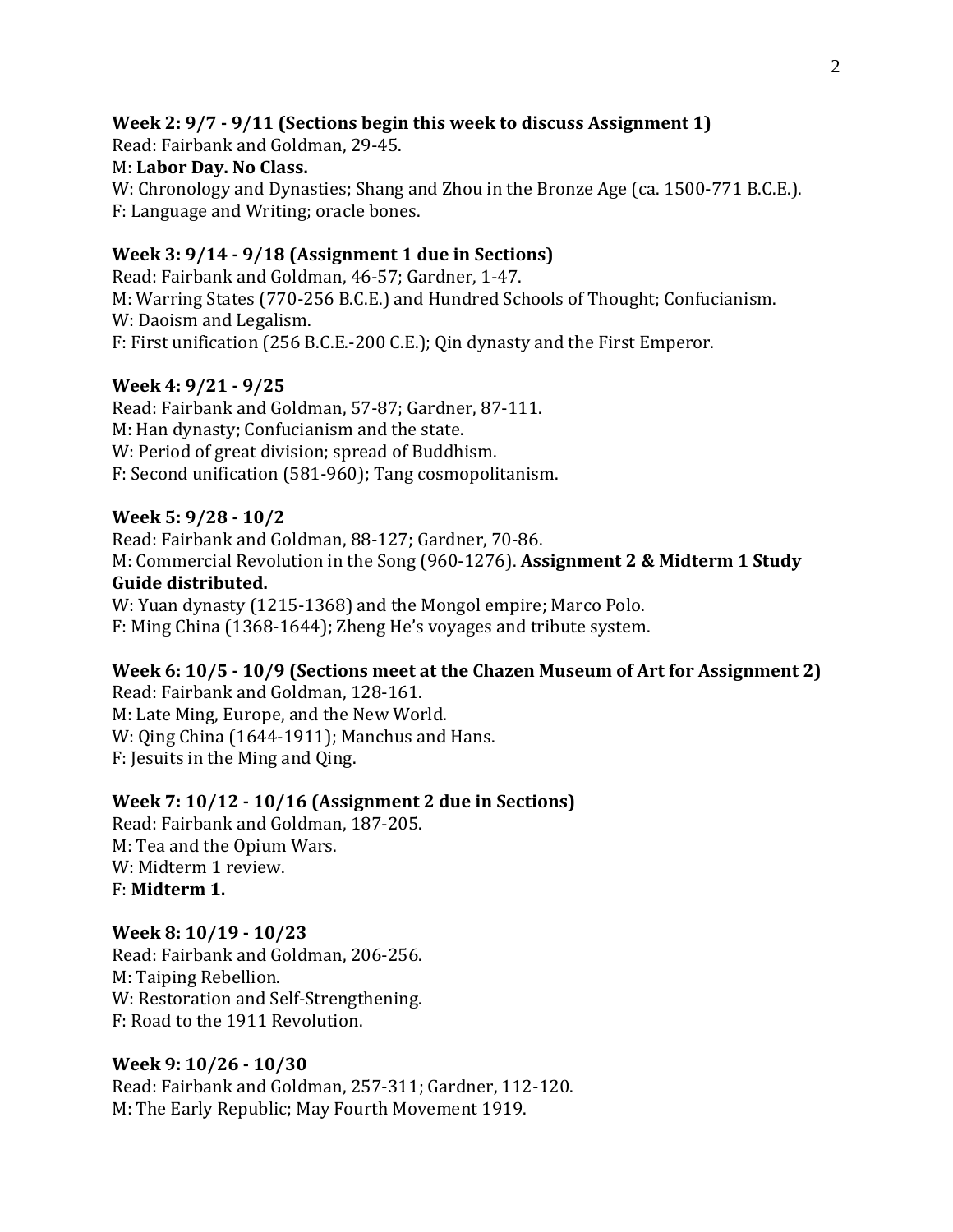W: Nationalists (GMD) and Communists (CCP). F: Film: *China in Revolution*. **Assignment 3 distributed.**

## **Week 10: 11/2 - 11/6**

No Reading. M: Republican Shanghai. W: **Library Research Session for Assignment 3.** Details TBA. F: Republican Shanghai, continued.

## **Week 11: 11/9 - 11/13**

Read: Fairbank and Goldman, 312-367. M: Japan's Invasion and the Civil War; mini guest lecture on Japan by Sam Porter. W: Communist Revolution, 1949; land and marriage reform. F: Collectivization and industrialization.

## **Week 12: 11/16 - 11/20**

Read: Fairbank and Goldman, 368-405. M: Great Leap Forward. **Assignment 3 due in class.** W: Cultural Revolution. F: Analyzing Mao-period posters: [http://www.chineseposters.net](http://www.chineseposters.net/)

## **Week 13: 11/23 - 11/25 (No Sections)**

Read ahead on Hong Fincher, *Leftover Women*. M: Film: *Morning Sun*, [http://www.morningsun.org](http://www.morningsun.org/) W: *Morning Sun*, continued. F: **Thanksgiving. No Class.**

# **Week 14: 11/30 - 12/4**

Read: Fairbank and Goldman, 406-451; Hong Fincher, *Leftover Women*. M: Deng Xiaoping's reforms. **Midterm 2 Study Guide and Assignment 4 distributed.** W: Tian'anmen Democracy Movement. F: "China's Rise."

## **Week 15: 12/7 - 12/11**

M: Discuss *Leftover Women* and report on China in the social media. W: Midterm 2 review. F: **Midterm 2.**

## **Week 16: 12/14**

M: Course conclusion. **Assignment 4 due in class**.

#### **GRADE DISTRIBUTION**

| Attendance and Participation         | <b>20%</b> |
|--------------------------------------|------------|
| Short Assignments (5%, 5%, 15%, 15%) | 40%        |
| Midterm Exam 1                       | <b>20%</b> |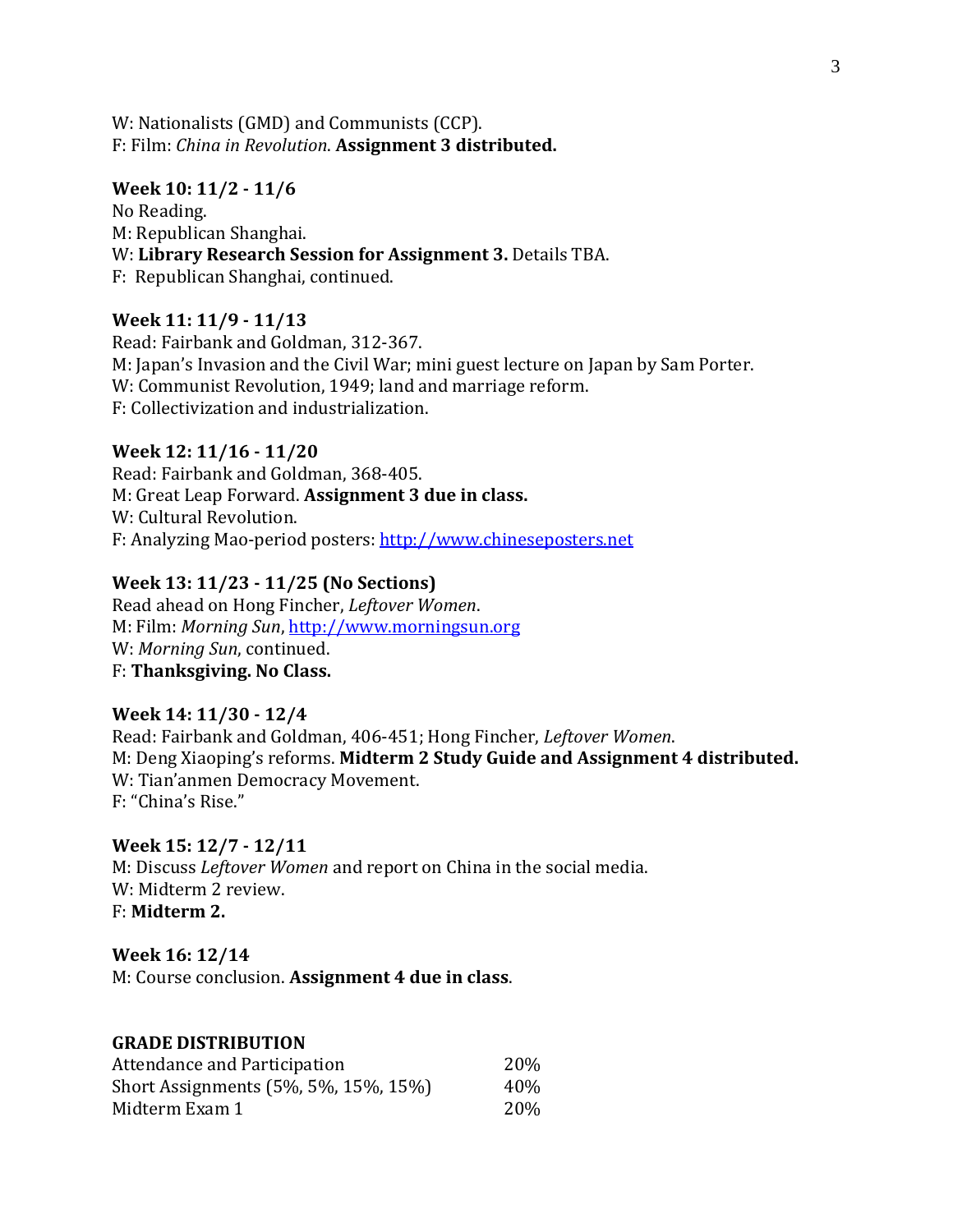*\*If you need any accommodation due to disabilities, religious observances, or other obligations that may affect your course performance, please contact Professor Chan or Mr. Porter right away.* 

*\*General announcements are made in lectures and occasionally via email. Be sure to check your wisc account at least once a day. Lecture powerpoints, assignments, and handouts are posted on Learn@UW*

#### *\*You must complete all the requirements listed below in order to pass this course.*

## **Attendance and Participation 20%**

## **1. Lectures and Discussion Sections**

We keep records of everyone's attendance and participation (watch for the sign-in sheet), but you may miss up to THREE lectures and ONE section meeting without hurting this portion of the grade. These unexcused absences should be used toward sickness or emergencies only; note that you are still responsible for any material or announcement missed. We would love to see you in every class and section meeting because the course covers 3500 years of history in 15 weeks, and the only way to do so is to be rather selective, concise, and fast-paced. Missing one day is sometimes missing several centuries; think time travel in an extreme sci-fi mode! Do your part by completing the weekly reading by your section meeting and be prepared to participate fully in discussion. Please refrain from using electronic devices for purposes unrelated to class, as a courtesy for your fellow classmates, TA, and Professor, though except for the following reason and with moderation. Teaching and learning are both hard work; I appreciate your thoughtfulness and cooperation.

## **2. Twitter Experiment for Extra Credit up to 5%**

Tweet about class material and increase your participation grade. To begin, sign up for a twitter account exclusively for this course or use an existing account. Use the class hashtag **#uwh103** If possible, please put up a profile picture. We will be collecting everyone's usernames so we know to whom we may give the extra credit. Retweeting something is good; adding a pithy commentary or replying to a fellow student is even better.

- a. Before class on Friday 9/4: In one tweet of 140 characters, introduce yourself and tell us why you are attending History 103 or one thing you would like to learn about (show us some enthusiasm!). Reply to 3 other class members and choose 10 news feeds on China to follow this semester. Pick a wide range of feeds—academic, government, NGO, journalist, expert, citizen—you need that to complete Assignment 4, see next page. You may check out what I follow on China (@ShellyPSChan) and modify your selections later, but you must follow at least 10 feeds at all time.
- b. Throughout the semester: Contribute questions, comments, or links relevant to the course or Assignment 4 for sharing and discussion. Any other matters should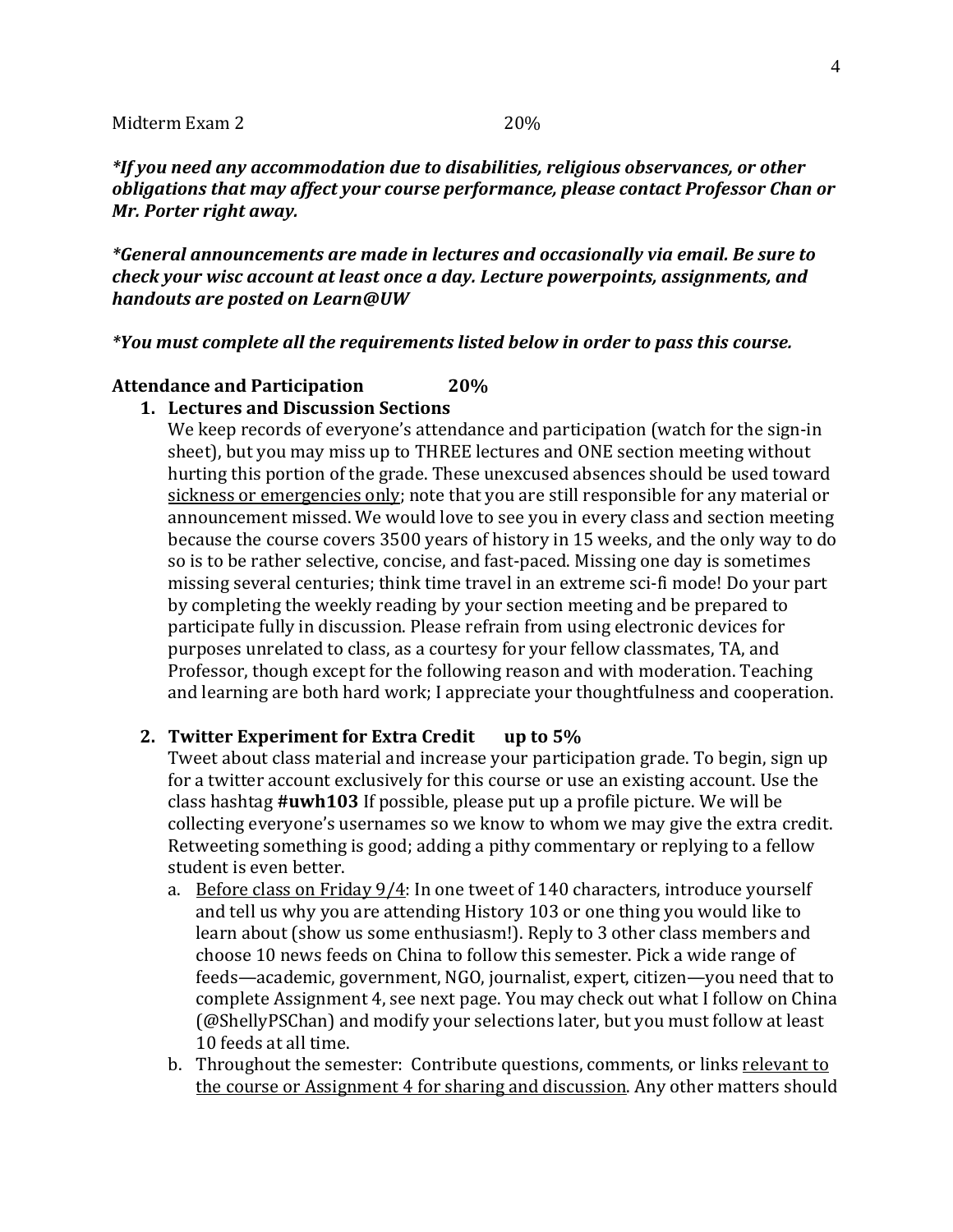be communicated via email to the Professor or TA. Friendly tweets that help build a community are also welcome so long as not everything is cat videos.

c. Remember, everything you tweet is public and may be retweeted. Treat this experiment as part of your professional development in a digital age. Be conscious, constructive, and kind.

# **Short Assignments 40%**

You will be given instructions for each assignment in advance and must complete the work by the due date. We cannot accept any late submissions unless you have an official note.

# 1. **Oracle Bones (1 page, 5%)**

Analyze a set of oracle-bone inscriptions from the ancient Shang period. What do they tell us about the Shang's style of government, military history, religious beliefs and rituals, and society? Due in sections during the week of Sept. 14.

# **2. Porcelain Travels (1 page, 5%)**

You will be visiting the Chinese and European porcelain exhibits at the Chazen Museum of Art. What do the objects reveal about China, Europe, and their influences on each other through trade? Due in sections during the week of Oct. 12.

# **3. Shanghai Stories (3-4 pages, 15%)**

Known as "Paris of the East," Shanghai during the 1920s-1930s inspired the creation of numerous novels and movies in China and the West. Attend a library research workshop and create a fictional character that is also historically plausible. Aside from a paper, we welcome any other pre-approved, creative format of the final product. Due in class on Nov. 16.

# **4. China Now (3-4 pages, 15%)**

Having read Leta Hong Fincher's *Leftover Women* and followed China in the social media for the entire semester, write an essay about the challenges facing China in the twentieth-first century and explain how its government and citizens are responding to them. Be sure to include a range of viewpoints. Like the last assignment, we welcome any pre-approved, creative format of the final product. Due in class on Dec. 14.

# **Midterm Exams 40%**

You will receive study guides on keywords, names, maps, and other information ahead of time. The second midterm is non-accumulative and there is no final exam. To do well, you must show mastery of BOTH lectures and readings. Study groups are a great idea. Makeups can only be arranged with an official note. Dates: Oct. 16 and Dec. 11.

# **Grading Scale**

| A   | 93-100% | Exceptional |
|-----|---------|-------------|
| AB  | 88-92%  | Strong      |
| B   | 83-87%  | Good        |
| BC. | 78-82%  | Fair        |
|     |         |             |